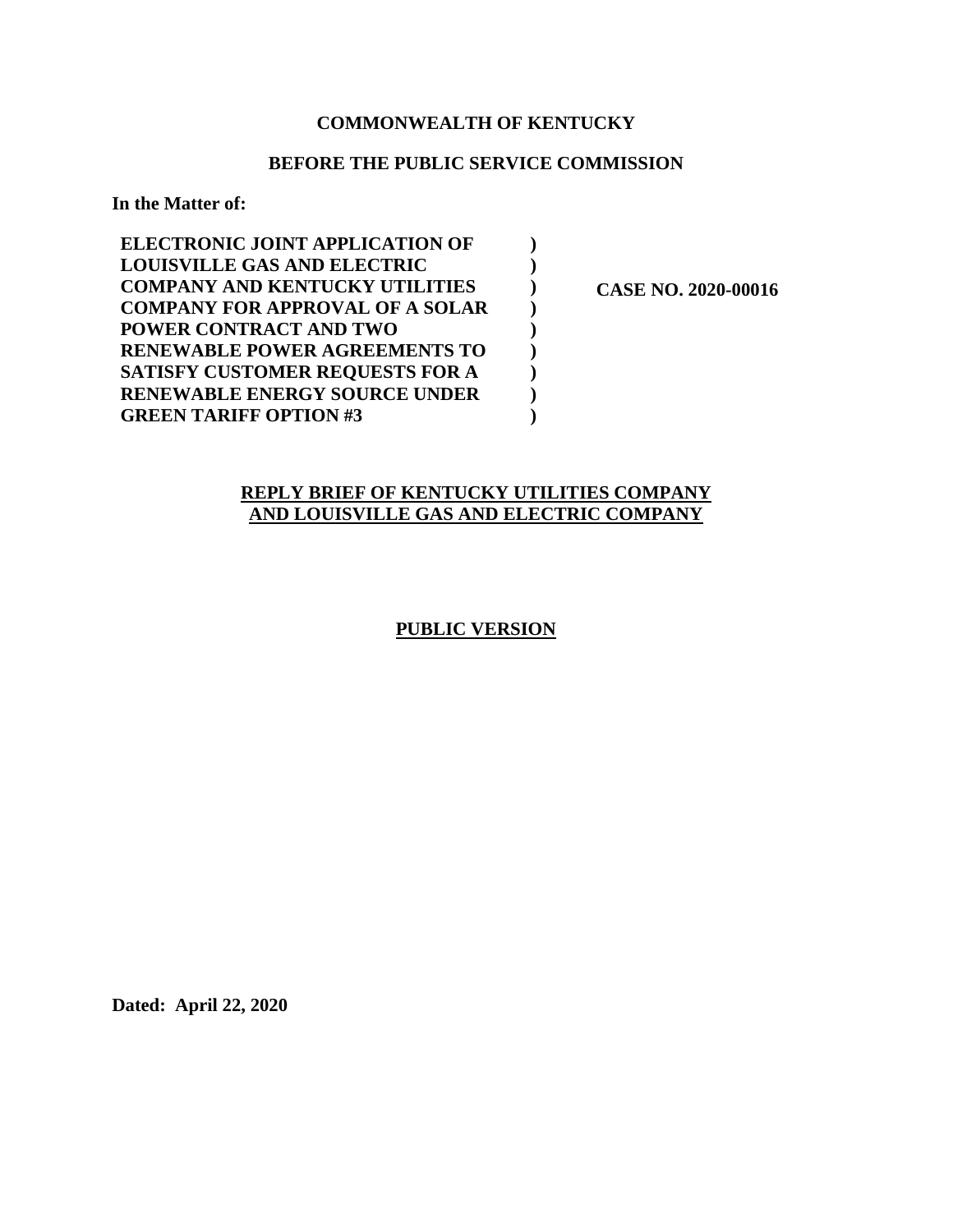# **TABLE OF CONTENTS**

| I.   | The Fundamental Substantive Question before the Commission Is<br>whether the Solar PPA Will Be Beneficial for Customers, and the<br>Correct Standard to Apply Is Reasonableness and Prudence, Not |
|------|---------------------------------------------------------------------------------------------------------------------------------------------------------------------------------------------------|
| II.  | The Response Brief's Criticisms of the Companies' "Future                                                                                                                                         |
| III. | The Commission's Existing FAC Reporting Requirements Are<br>Adequate to Ensure Transparency regarding the Proposed Solar<br>PPA, but the Companies Do Not Object to Reasonable Additional         |
| IV.  | The Solar PPA Is a Single, Unitary Contract that Merits Approval                                                                                                                                  |
|      |                                                                                                                                                                                                   |
|      |                                                                                                                                                                                                   |
| I.   | The Response Brief's Criticisms of the Companies' Including<br>Carbon Pricing Scenarios in their Analysis of the Solar PPA Are<br>Contrary to the Commission Staff's Recommendations in Recent    |
| II.  | KU Does Not Have Obligations under Recent Virginia Renewable                                                                                                                                      |
| III. | The Companies' Solar PPA Analysis Does Not Contemplate<br>Additional Off-System Sales, and Any Additional Off-System                                                                              |
| IV.  | Insofar as the Solar PPA Would Serve All Customers, the<br>Companies Have Proposed to Recover the Cost of the Solar PPA<br>and Return Related REC-Sale Revenues through their FACs, Not           |
| V.   | The Response Brief Mischaracterizes the Companies' Testimony<br>Regarding the Companies' Willingness to "Increase Renewable                                                                       |
| VI.  | Far from Being an Unnecessary "Luxury," the Proposed Solar PPA<br>Is Likely to Reduce Customers' Costs in Totality over the 20-Year<br>PPA Term, thus Satisfying the KRS 278.020(1) Criteria of   |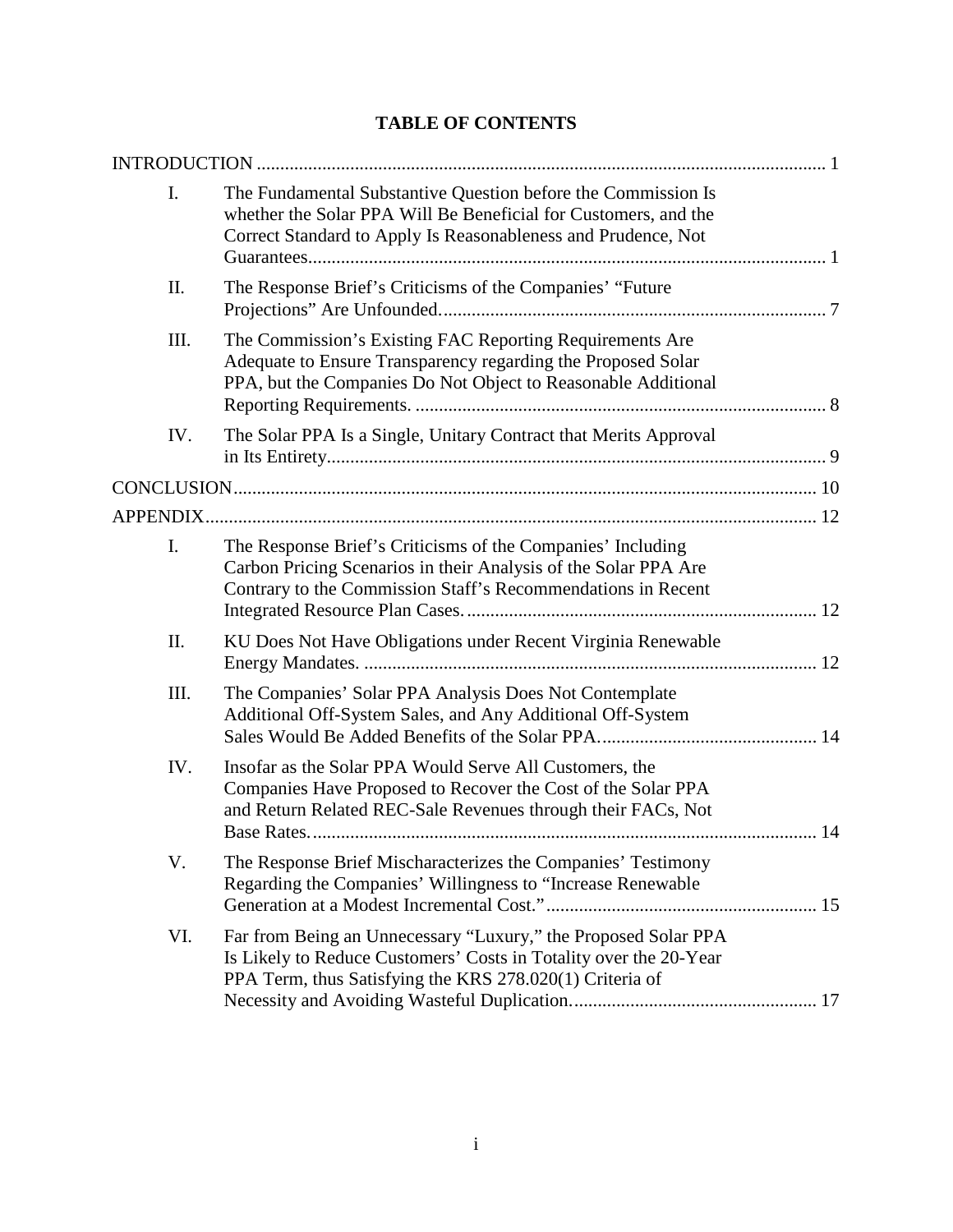#### **INTRODUCTION**

Kentucky Utilities Company and Louisville Gas and Electric Company (collectively "Companies") believe there is a statement in the Attorney General's Response Brief ("Response Brief") that properly frames the issue for decision in this case: "The Commission should approve the 75 MW segment [of the proposed Solar Power Purchase Agreement ("Solar PPA")] under … [Green Tariff] Option #3 but should not approve the 25 MW segment unless it is satisfied that it is beneficial to the ratepayers."<sup>1</sup> In other words, the Response Brief expresses clear approval for 75% of the Solar PPA. Although the Response Brief states concerns regarding the 25% of Solar PPA energy that would serve all customers, an objective examination of the record shows the overwhelming weight of evidence in this proceeding—indeed, the only evidence in this proceeding—concludes that 100% of the Solar PPA is likely to benefit customers when viewed across the entire 20-year contract term and under a broad range of future scenarios. The converse is also true: *not* approving the Solar PPA would likely result in higher energy costs to all the Companies' customers than if the Commission approves the PPA as proposed. Therefore, the Commission should approve this application as filed for its benefits to Toyota, Dow, and all customers.

## **I. The Fundamental Substantive Question before the Commission Is whether the Solar PPA Will Be Beneficial for Customers, and the Correct Standard to Apply Is Reasonableness and Prudence, Not Guarantees.**

As noted above, the Companies and the Response Brief agree substantively on the real question before the Commission: Will the energy from the Solar PPA be financially beneficial for customers?

<sup>&</sup>lt;sup>1</sup> Response Brief at 8. The Response Brief's numerous red herring arguments that mislead or distract from this dispositive issue are addressed separately in the Reply Brief's Appendix. These arguments are either based on a logical fallacy or designed to lead the Commission toward a false conclusion and away from considering the record of evidence.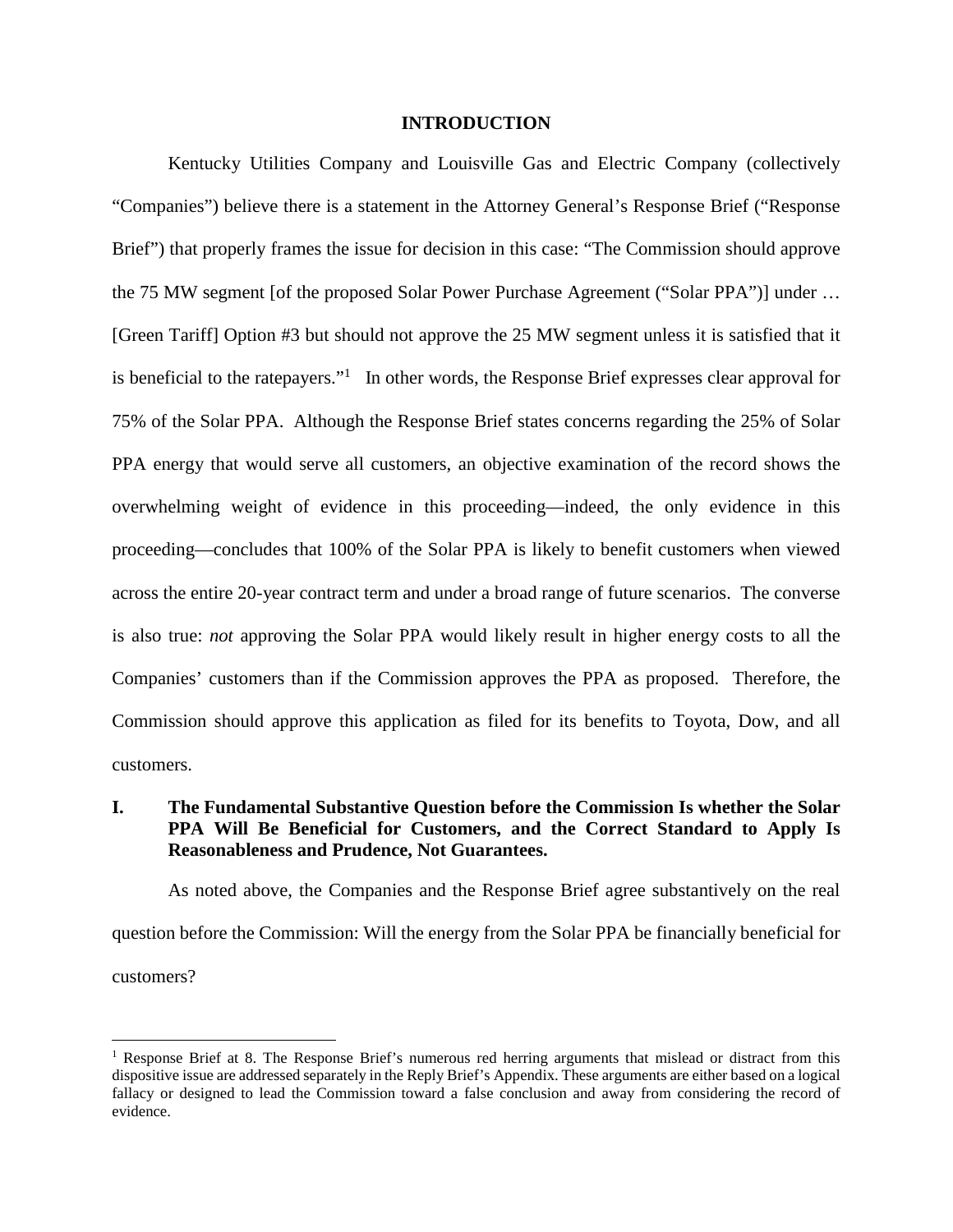But there are two important areas of disagreement regarding the legal standard the Commission should apply: (1) whether it is appropriate to apply KRS 278.020(1) certificate of public convenience and necessity criteria to an energy-only PPA that will have none of the financial, operational, or maintenance-related impacts of constructing or owning a generating unit; and (2) whether the appropriate standard for showing benefit for customers is (i) a reasonable likelihood of financial benefit based on the best available evidence and forecasting or (ii) essentially a guarantee, a demonstration of absolute certainty that customers will be better off no matter what the future holds.

Regarding the applicability of KRS 278.020(1) criteria of lack of wasteful duplication and need, the Companies demonstrated at length in their first brief why those criteria are inapplicable to the Solar PPA. $^2$  In short, it is an arbitrary exercise of power to apply the criteria for analyzing the construction of a new generating unit—with all the rate-base, financial, and operating and maintenance impacts and obligations such construction and ownership entail—to an energy-only PPA with no capacity costs, no operating or maintenance obligations, no impact to the Companies' balance sheets or rate base, and, indeed, not even an obligation to pay unless a MWh of energy is delivered. $3$  They are entirely different undertakings.

Contra the Response Brief, the Companies are not "seeking a loophole that does not exist";<sup>4</sup> rather, the Companies are advocating for applying criteria that fit the matter at hand. Indeed, the Response Brief concedes there are material differences between the proposed PPA and "[t]he operational and functional implications to ratepayers ... from new generation construction."<sup>5</sup> But

<sup>2</sup> Companies' Brief at 9-13.

<sup>3</sup> *See id.*

<sup>4</sup> Response Brief at 5-6.

<sup>5</sup> *Id.* at 6*.*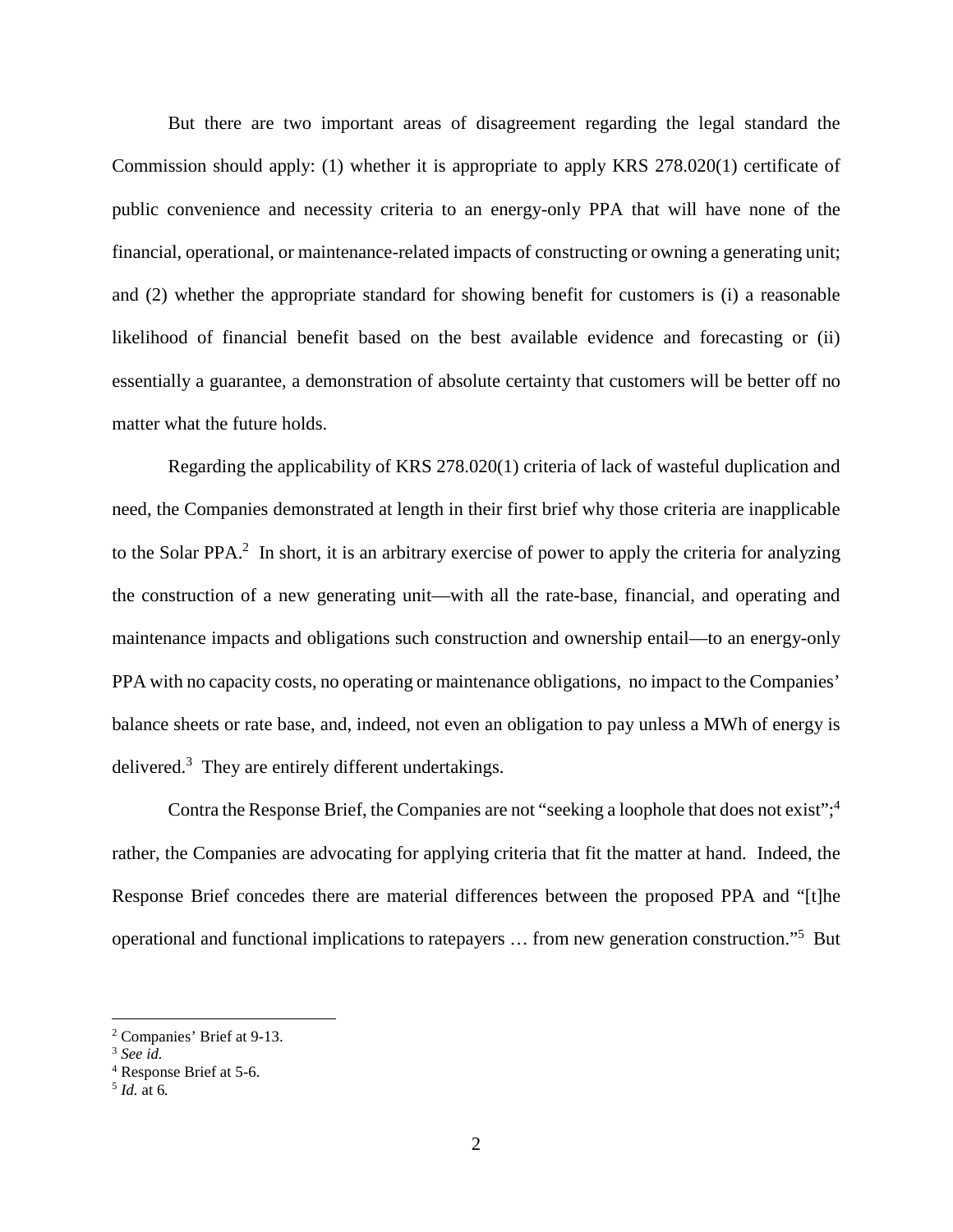the Response Brief then asserts that "operational and functional implications to ratepayers … still exist and must be addressed in order to prove that they are of benefit to ratepayers" while remaining silent about what the "operational and functional implications to ratepayers" are.<sup>6</sup> Indeed, nowhere does the Response Brief articulate any similarity at all between the construction of a new generating unit and entering into an energy-only PPA with no obligation to pay unless energy is actually delivered. The simple reason for this omission is that there is no such similarity.

Thus, the Companies simply argue that applying the appropriate legal criteria to the issue before the Commission matters. The Companies propose to acquire relatively small amounts of as-available energy at a fixed price per MWh, nothing more. Contrary to the assertion that the Solar PPA will have "operational and functional implications to ratepayers," the uncontradicted evidence in the record of this proceeding is that the Solar PPA will have no such implications. For that very reason, there is no basis in law or fact to apply the criteria of KRS 278.020(1) to the application at hand, and the Companies explained in their first brief why mechanistically applying KRS 278.020(1) criteria to the Solar PPA is inappropriate.<sup>7</sup>

Regarding the second point of disagreement concerning the legal standard to apply in this proceeding, there is no legal support—certainly the Response Brief cites none—for the proposed guarantee standard, i.e., the Companies must demonstrate to a certainty that the Solar PPA will be a benefit for all customers, at all times, and in every possible future state: "[T]he Commission could … approve the 25 MW segment if the Companies successfully prove that other customers will bear no additional costs."<sup>8</sup> It is an impossible standard, devoid of any support in law, and would result in the Commission never approving another CPCN for any investment, including

<sup>6</sup> *Id.* 

<sup>7</sup> Companies' Brief at 9-13, 15, 17, 18.

<sup>8</sup> Response Brief at 3.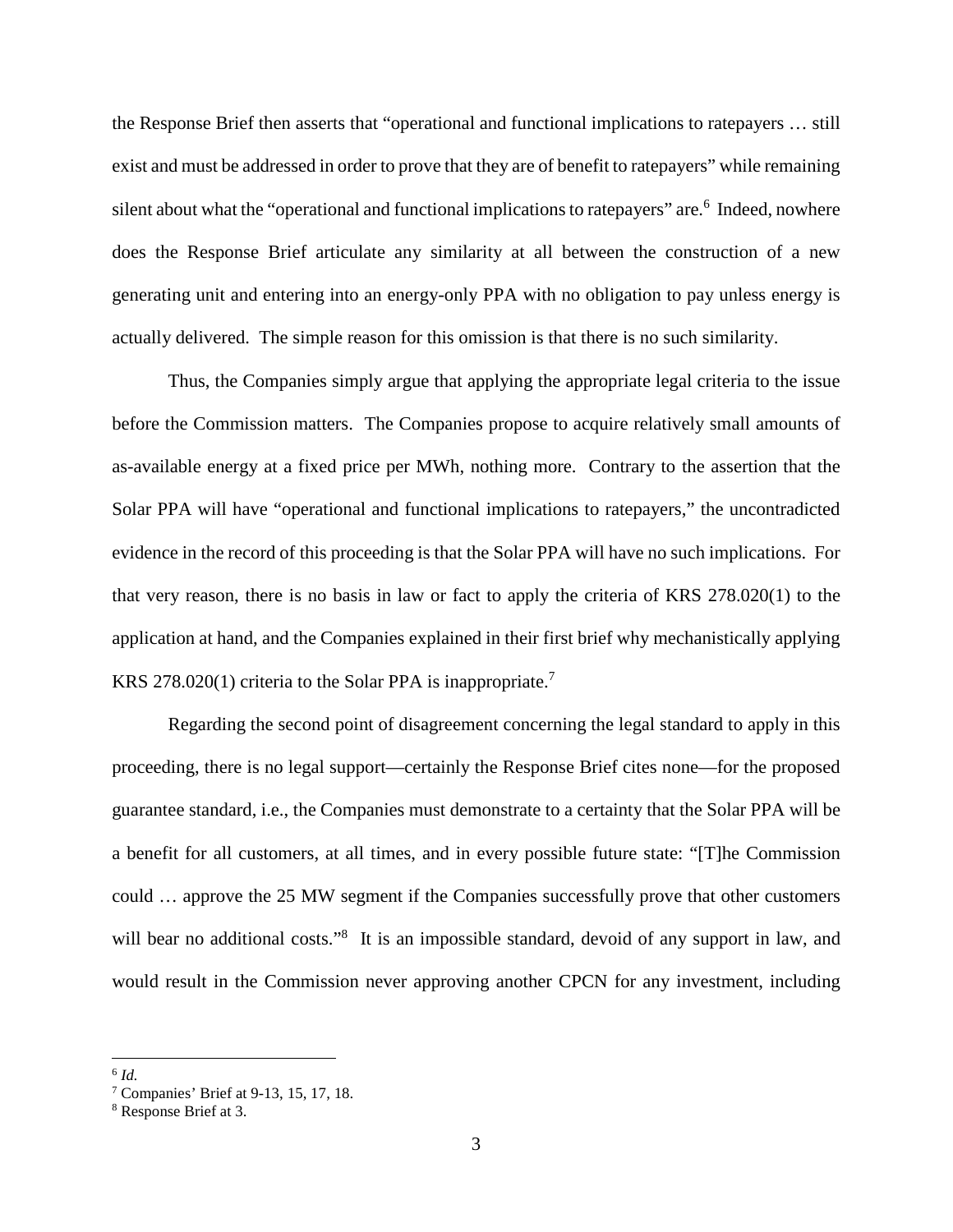investments in environmental control equipment, or the assumption of any obligation or issuance of indebtedness. The actual standard articulated by Kentucky courts, this Commission, and courts in other jurisdictions is one of reasonableness and prudence: "[T]he utility is compensated for all prudent investments at their actual cost when made … , irrespective of whether individual investments are deemed necessary or beneficial in hindsight."<sup>9</sup> In other words, what would a reasonable businessperson do based on the information available at the time?<sup>10</sup>

Applying the KRS 278.300(3) criteria that an evidence of indebtedness must be reasonably necessary and appropriate for the proper performance by a utility of its service to the public, and using a standard of prudence and reasonableness to the 25% of the energy from the Solar PPA at issue, it is clear that the Commission should approve the Solar PPA application. Using the best available evidence in a thorough multivariate analysis, the Companies demonstrated that the Solar

<sup>&</sup>lt;sup>9</sup> The Commission established a three-part test which a utility must satisfy for its fuel procurement system to be deemed prudent: "(1) the utility's decision-making should reflect the skill and knowledge of an expert or specialist in the appropriate trade or profession; (2) decisions are presumed to be prudent unless evidence of mismanagement, negligence, or bad faith is discovered; and **(3) decision-making must be viewed under the circumstances existing at the time of the decision without application of hindsight in evaluating the results of the decision**." (emphasis added). *An Investigation into the Fuel Procurement Practices of Kentucky Utilities Company,* Case No. 9631, Order at 5 (Ky. PSC Oct. 31, 1989); *Big Rivers Electric Corporation, et al. vs. Public Service Commission, et al.*, Franklin Circuit Court Case No. 94-CI-01184 (Oct. 20, 1995) ("Basically, the prudence doctrine dictates that if the utility prudently incurs a cost, then that cost is recoverable from ratepayers even if the investment decision does not turn out to be a wise or good one. On the other hand, if the utility imprudently incurs a cost, then those costs may not be passed on to the ratepayers"). *Duquesne Light Co. v. Barasch*, 488 U.S. 299, 309 (1989); *See also Association of Businesses Advocating Tariff Equity v. Public Serv. Comm'n*, 527 N.W.2d 533, 539 (Mich. App. 1994)("As described in Duquesne, under the prudent investment test a utility is compensated for prudent investments at their actual cost when made, regardless of whether the investments proved to be necessary or beneficial in hindsight.").

<sup>10</sup> *City of Cincinnati v. Public Utils. Comm'n*, 620 N.E.2d 826, 830 (Oh. 1993)("We adopt the definition of a prudent decision, which is in accord with that used in other jurisdictions, as 'one which reflects what a reasonable person would have done in light of conditions and circumstances which were known or reasonably should have been known at the time the decision was made.' The standard contemplates a retrospective, factual inquiry, without the use of hindsight judgment, into the decision-making process of the utility's management."); *Matter of National Fuel Gas Distrib. Corp. v. Public Serv. Commn. of the State of N.Y.,* 947 N.E.2d 115, 120 (Ct. App. NY 2011)("**A utility's decision is prudent if it acted reasonably based on the information that it had and the circumstances that existed at the time**. A decision may be viewed as prudent even though a different course of action would ultimately have been more advantageous to the utility or its ratepayers. In this regard, hindsight is irrelevant to a prudence analysis because the utility must make a determination that addresses its business prospectively. Thus, if more than one course of action was reasonable at the time of decision making, the utility may choose among them. The PSC cannot overturn a prudent decision by a utility because it believes that another course of action would have been preferable.")(emphasis added).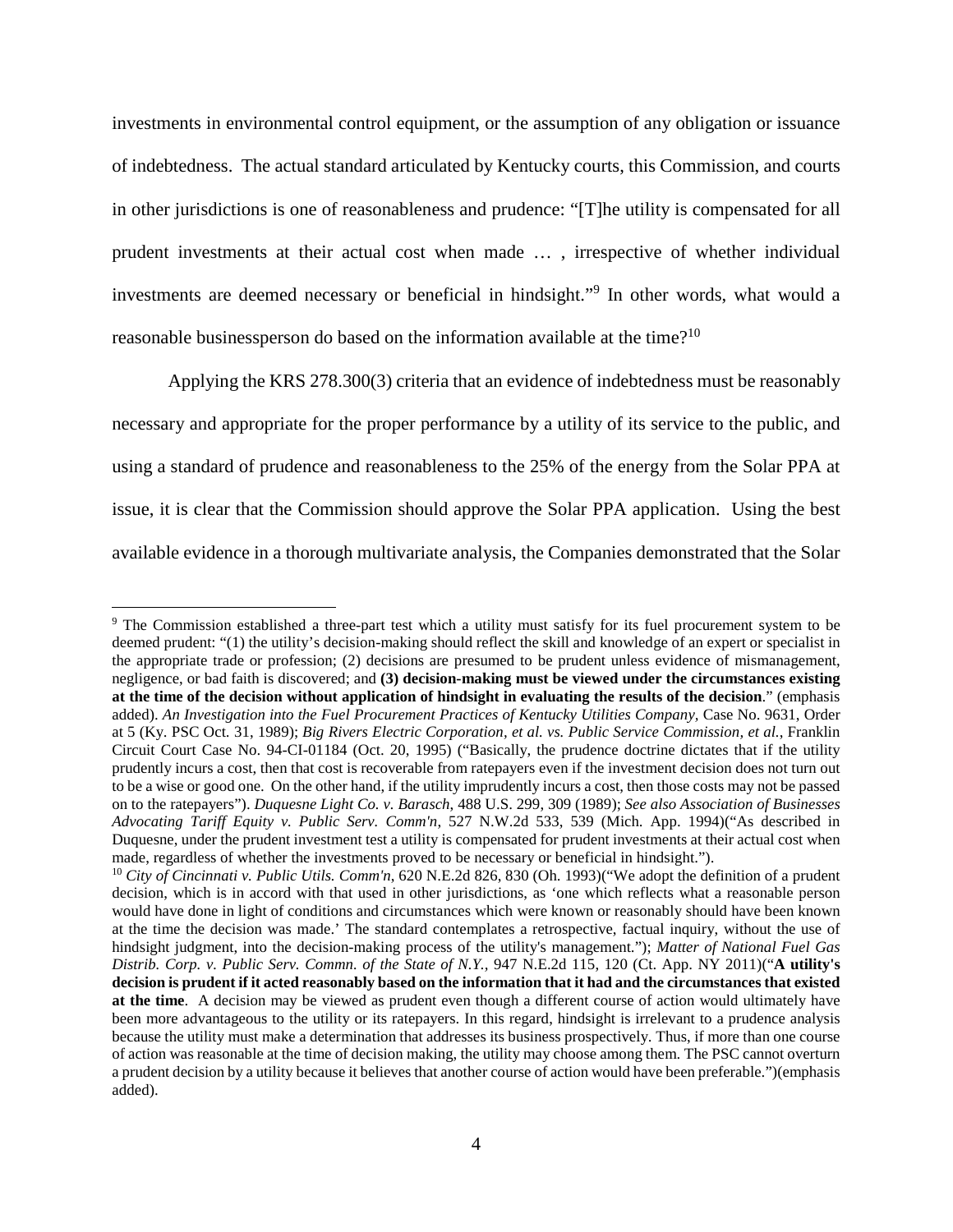PPA is likely to reduce customers' fuel costs (net of revenues from sales of Renewable Energy Certificates ("RECs")) across 42 of the most likely future states modeled.<sup>11</sup> The Companies have been equally transparent that in six modeled scenarios the net impact to customers would be slightly adverse, but only in a few scenarios in which REC prices are zero or \$2 for the entire 20 year term of the PPA. Such scenarios are unlikely at best: Historical solar REC prices have been, and current forward solar REC prices are, well above \$2—usually multiples of that amount.<sup>12</sup> Based on these results, it is the Companies' business judgment that the Solar PPA is indeed in all customers' best interests.

This is precisely the kind of thinking and risk-based analysis the Companies apply when considering other business decisions: Based on what can be known and the best information available about possible future states of the world, what course of action is likely to result in the best outcome for customers in the long run? For example, the Companies use these kinds of longterm, multivariate analyses when considering generation options (such as constructing Cane Run Unit  $7^{13}$ ) and whether or what kinds of environmental control equipment to construct (such as the construction of flue gas desulfurization, selective catalytic reduction, and particulate matter control

<sup>&</sup>lt;sup>11</sup> Sinclair Testimony Exhibit DSS-2 ("2019 Resource Assessment").

<sup>12</sup> *Id.* at 23-24.

<sup>13</sup> *Joint Application of Louisville Gas and Electric Company and Kentucky Utilities Company for a Certificate of Public Convenience and Necessity and Site Compatibility Certificate for the Construction of a Combined Cycle Combustion Turbine at the Cane Run Generating Station and the Purchase of Existing Simple Cycle Combustion Turbine Facilities from Bluegrass Generation Company, LLC in LaGrange, Kentucky*, Case No. 2011-00375, 2011 Resource Assessment, Exhibit DSS-1 to Direct Testimony of David S. Sinclair (filed on Sept. 15, 2011).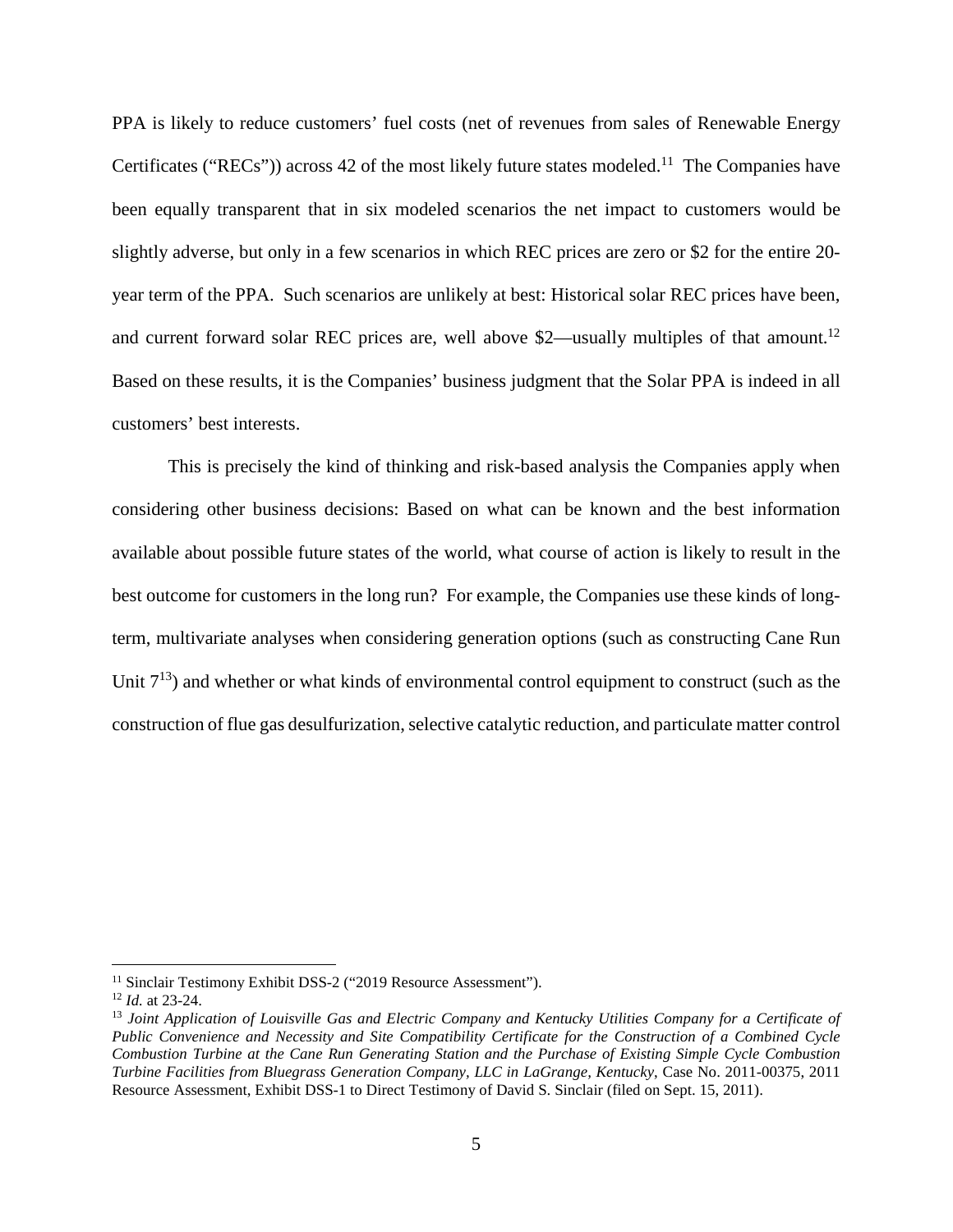system equipment<sup>14</sup>). As a matter of sound business judgment, utilities must look beyond the present to the future needs of their customers.<sup>15</sup>

That is why the repeated expressions of concern in the Response Brief about uncertainty and risk are entirely misplaced. The Response Brief states numerous times that the Companies cannot know with certainty and cannot guarantee that the Solar PPA will be a benefit to all customers at all times no matter what the future holds.<sup>16</sup> Indeed the Companies cannot do so, but neither can anyone else because nobody knows precisely what the future holds. Therefore, a guarantee-type standard that requires absolute certainty to proceed is neither legally supportable nor practicable, and the Commission should not apply it to the Solar PPA.<sup>17</sup>

Though the Companies cannot know the future, what can be done is exactly what the Companies have done here; namely, to propose a prudent course of action based on the best information available at the time and a multivariate analysis across a broad range of future scenarios. Based on that information and analysis—which is the only evidence in this record the Solar PPA is reasonable and prudent because it is likely to provide financial benefits for all customers, and the Commission should approve it in its entirety. It is equally clear that based on the same information and analysis that denying approval to the Solar PPA as proposed is likely to

<sup>14</sup> *Application of Kentucky Utilities Company for Approval of its 2020 Compliance Plan for Recovery by Environmental Surcharge*, Case No. 2020-00060, and *Application of Louisville Gas and Electric Company for Approval of its 2020 Compliance Plan for Recovery by Environmental Surcharge*, Case No. 2020-00061, Analysis of 2020 Environmental Compliance Plan Projects, Exhibit SAW-1 to Direct Testimony of Stuart A. Wilson (filed on Mar. 31, 2020); *Application of Kentucky Utilities Company for Certificates of Public Convenience and Necessity and Approval of its 2011 Compliance Plan for Recovery by Environmental Surcharge*, Case No. 2011-000161, and *Application of Louisville Gas and Electric Company for Certificates of Public Convenience and Necessity and Approval of its 2011 Compliance Plan for Recovery by Environmental Surcharge*, Case No. 2011-00162, 2011 Air Compliance Plan, Exhibit CRS-1 to Direct Testimony of Charles R. Schram (filed on June 1, 2011).

<sup>15</sup> *Central Louisiana Electric Co. v. Louisiana Public Service Com.,* 508 So. 2d 1361, 1368 (La. 1987) ("As a matter of sound business judgment, utilities must build beyond their immediate needs. If their investments are provident and are made both in good faith and in the best interests of the area served, they plainly belong in the rate base."). <sup>16</sup> Response Brief at 7, 9.

 $17$  Such a guarantee standard would be inconsistent with the approach the Commission has used to approve PPAs in the past, *infra* p. 17, note 47.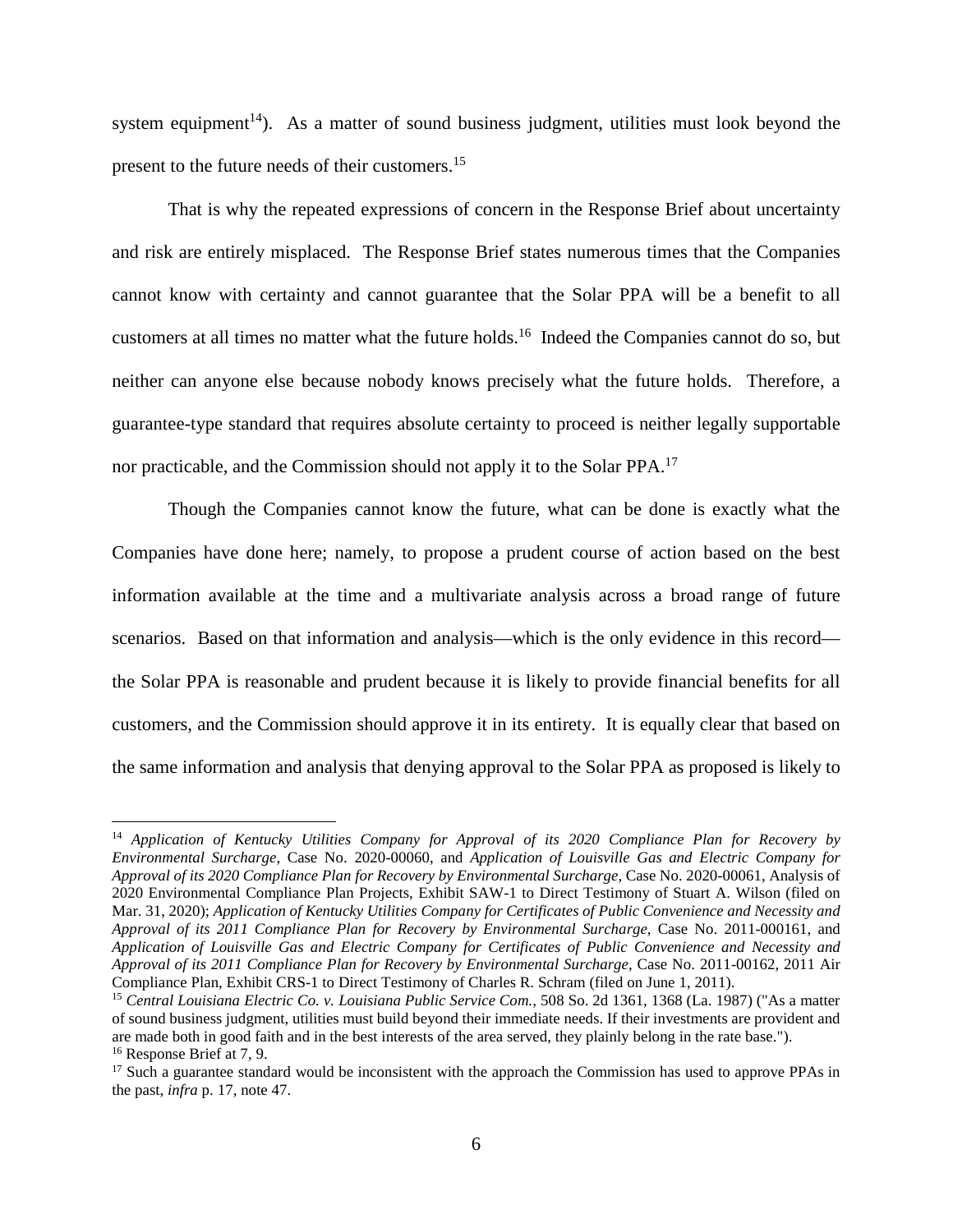result in higher energy costs to all of the Companies' customers than if the Commission approves the PPA.

## **II. The Response Brief's Criticisms of the Companies' "Future Projections" Are Unfounded.**

The Response Brief criticizes the Companies' Solar PPA analysis for being "predicated on estimated future projections."<sup>18</sup> Yet it is not clear how a future-facing analysis rather than a purely historical analysis could be otherwise; the Companies and most other jurisdictional utilities have used estimated future projections for both planning purposes and to support their business decisions before this Commission for some decades. Except for its exclusive focus on renewable energy and its preference for new generation projects, the Renewable Request For Proposals ("RFP") was no different from previous RFPs and the analytical methods and data used to analyze the results were no different than previous analyses submitted to, and accepted by, this Commission.<sup>19</sup> Not to consider the future when making such a business decision would be imprudent.

The Response Brief also states, "The Companies concede a range of possibilities between costs versus savings to the average residential customer."<sup>20</sup> That is true, and the Companies have not suggested otherwise; they have asserted neither that there is only one possible future state of the world, nor that the Solar PPA will provide benefits to all customers at all times in all possible

<sup>18</sup> *Id.* at 6.

<sup>19</sup> *See, e.g., Joint Application of Louisville Gas and Electric Company and Kentucky Utilities Company for Certificates of Public Convenience and Necessity for the Construction of a Combined Cycle Combustion Turbine at the Green River Generating Station and a Solar Photovoltaic Facility at the E.W. Brown Generating Station*, Case No. 2014- 00002, Order at 10-11 (Ky. PSC Dec. 19, 2014); *Joint Application of Louisville Gas and Electric Company and Kentucky Utilities Company for a Certificate of Public Convenience and Necessity and Site Compatibility Certificate for the Construction of a Combined Cycle Combustion Turbine at the Cane Run Generating Station and the Purchase of Existing Simple Cycle Combustion Turbine Facilities from Bluegrass Generation Company, LLC in LaGrange, Kentucky*, Case No. 2011-00375, Order at 18 (Ky. PSC May 3, 2012). *See also* 807 KAR 5:058 Integrated Resource Plan.

<sup>20</sup> Response Brief at 6.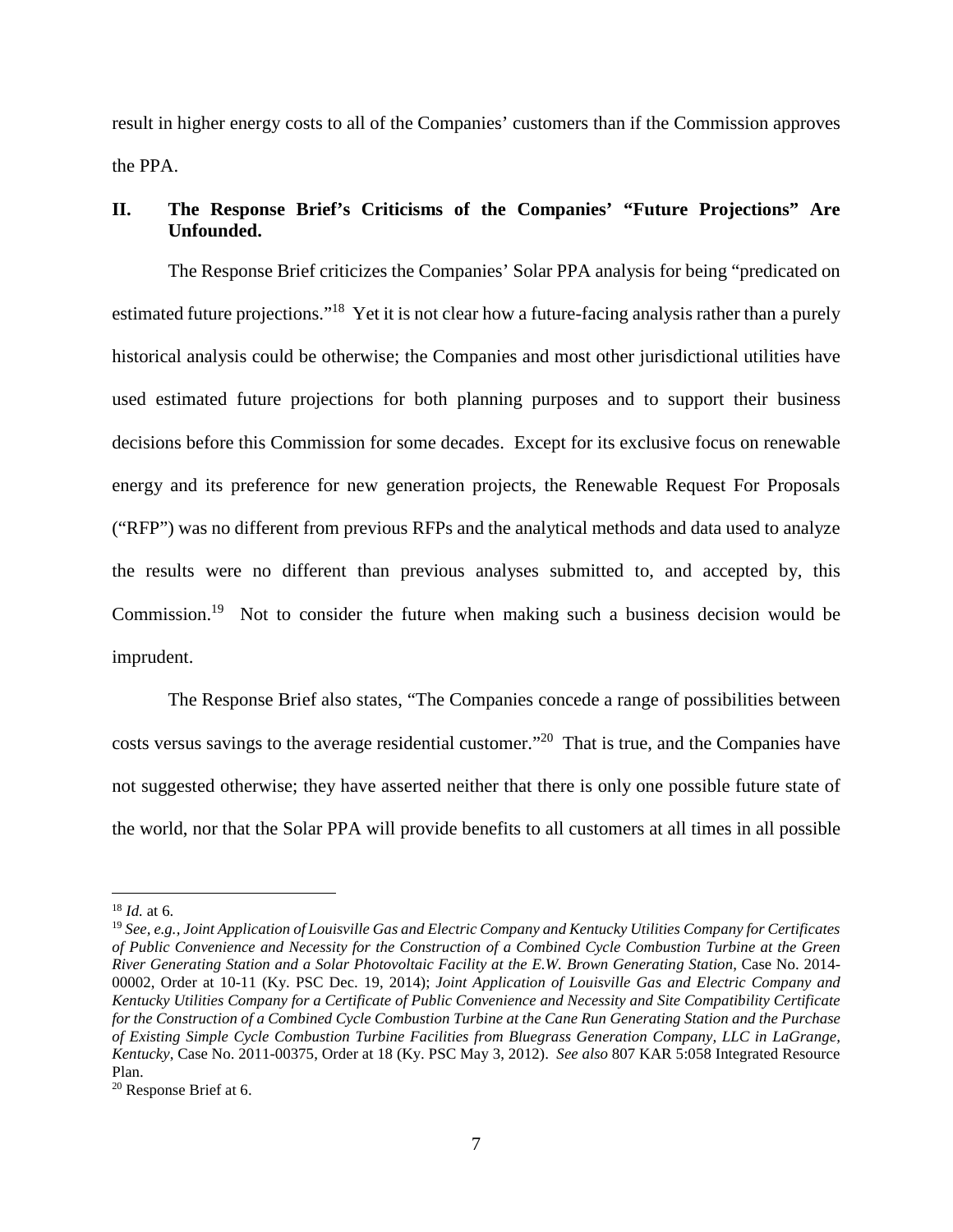states of the world for the next 20 years. What the Companies' multivariate, multi-scenario analysis shows is that the outcomes for an average residential customer range from a benefit of per year assuming a levelized REC price of  $\frac{1}{2}$  to a cost of  $\frac{1}{2}$  per year assuming no REC revenue at all.<sup>21</sup> As noted above, historical solar REC pricing and current forward markets indicate significantly higher pricing than \$2 per REC, making a zero REC revenue scenario unlikely.<sup>22</sup> Therefore, it is not adequate for the Response Brief simply to assert that the Commission should not approve the Solar PPA merely because there is a range of possible outcomes; using a range of possible outcomes is sound utility planning. Rather, the Commission should consider the likelihood of the various outcomes in conjunction with the benefit or cost associated with each outcome in determining whether the Solar PPA is likely to be a net benefit or cost.

### **III. The Commission's Existing FAC Reporting Requirements Are Adequate to Ensure Transparency regarding the Proposed Solar PPA, but the Companies Do Not Object to Reasonable Additional Reporting Requirements.**

If the Commission approves the Solar PPA, the Response Brief advocates for additional reporting requirements for the Companies and that the Commission "caution[ ] that it will exercise its authority to reopen this docket if ratepayer costs increase."<sup>23</sup> The Companies do not believe that additional reporting is necessary due to the extensive reporting already required for FAC matters, and the Solar PPA's costs and REC-sale revenues will pass through the Companies' FACs regarding the 25% of the energy from the Solar PPA that would serve all customers.<sup>24</sup> That aside, the Companies do not object to reasonable additional reporting requirements, such as providing

<sup>21</sup> Companies' Response to AG 2-19.

<sup>&</sup>lt;sup>22</sup> 2019 Resource Assessment at 23.

<sup>23</sup> Response Brief at 9.

<sup>&</sup>lt;sup>24</sup> The Response Brief erroneously states, "In fact, the Companies admit that the 25 MW segment will be recovered through base rates." (Response Brief at 7). As noted in Section IV of the Appendix hereto, Robert M. Conroy stated at page 9 of his testimony in this proceeding, "The energy purchased under the Solar Power Contract will be treated as a purchase power expense that is recovered through the Companies' fuel adjustment clauses.".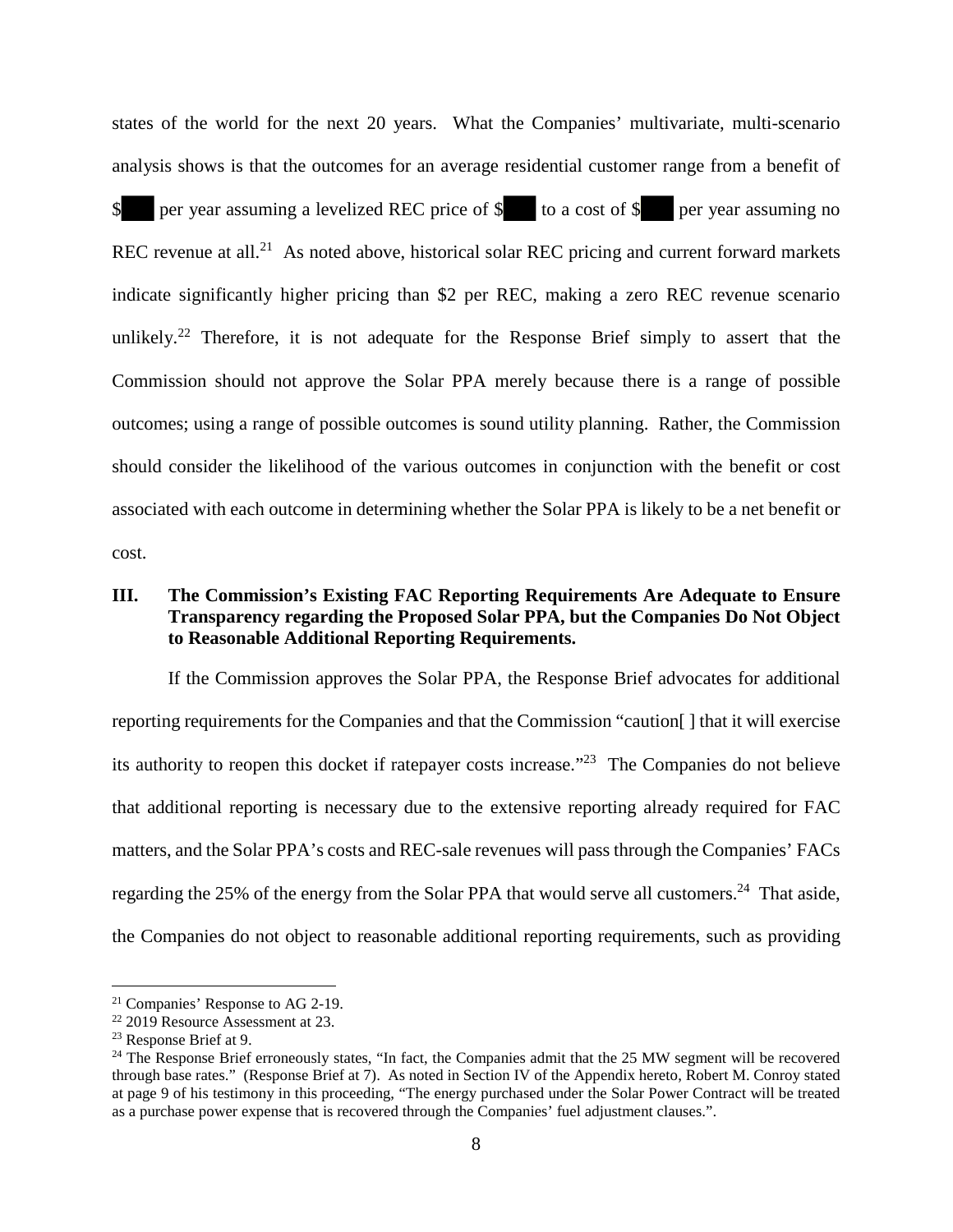solar array performance data, information about energy purchases and sales made under the Solar PPA and related RPAs, and REC sale information, if the Commission believes having such additional information would be useful when considering PPAs in the future.

But the Commission should refrain from couching any approval in the form of a potential disallowance based on a hindsight review as the Response Brief advocates. The cost of the proposed Solar PPA is known; it is a fixed price per MWh PPA. What could change are factors outside the Companies' control, including other fuel prices, customer energy needs, weather, relevant environmental regulations, and REC prices. The Companies have modeled those variables and presented their analysis and results. If the Commission agrees with the Companies that it would be prudent to enter into the Solar PPA as proposed based on the evidence and analysis available today, there would be neither a reason nor a legal ground to cloud the approval with the prospect of reopening the matter.

### **IV. The Solar PPA Is a Single, Unitary Contract that Merits Approval in Its Entirety.**

The Response Brief suggests the Commission could approve 75% of the Solar PPA to serve Toyota and Dow under the Companies' Green Tariff Option No. 3 while disapproving the remaining 25% or conditioning the approval on the Companies finding another industrial customer(s) willing to enter a RPA for the 25 MW.<sup>25</sup> But the Solar PPA is a single, unitary contract; its provisions do not contemplate moving forward with 75% of the proposed facility or the uncertainty of finding another industrial customer willing to enter into a RPA for the 25 MW under the same terms contained in the rest of the contract. It is uncertain whether or when the

<sup>25</sup> *See, e.g.,* Response Brief at 9.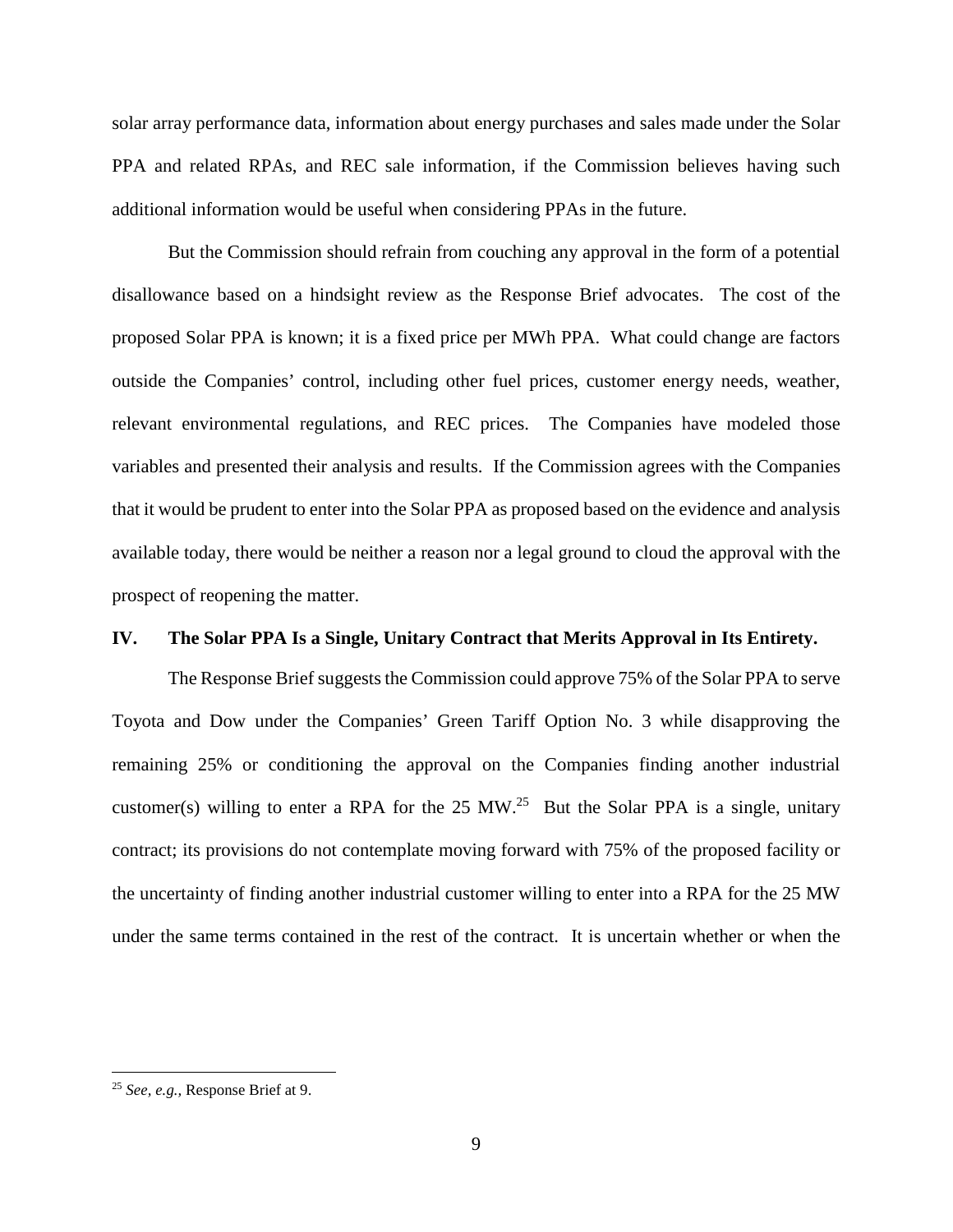Companies would be able to negotiate a contract for a smaller facility or an additional customer on terms that would be available to all the affected parties.<sup>26</sup>

To be clear, the Companies are not asking the Commission to approve a contract that would benefit Toyota and Dow at the expense of other customers; rather, the Companies are advocating a Solar PPA that the evidence in this proceeding shows is likely to benefit all customers and make the Companies' service territories and the Commonwealth more attractive to companies with sustainability targets. The Companies believe the Solar PPA as proposed is good for all customers, economic development, and the Commonwealth. The Commission should approve the entire 100 MW purchase without conditions.

#### **CONCLUSION**

In sum, all parties agree that the Solar PPA is appropriate and reasonable insofar as it would serve Toyota and Dow under Green Tariff Option No. 3. The fundamental substantive question before the Commission is whether the Solar PPA is prudent with regard to all customers. The Companies' analysis—the only evidence in this proceeding—shows that across 42 of the most likely scenarios studied, the Solar PPA will be financially beneficial to all customers; across the remaining six scenarios that are less likely, the Solar PPA would result in a modest net cost. The Companies respectfully submit that these results demonstrate that the Solar PPA is reasonable and prudent, and therefore deserves Commission approval.

<sup>26</sup> Intra-Agency Memorandum, Kentucky Public Service Commission, filed on March 23, 2020, at 3 ("… Commission Staff also inquired LG&E/KU of the impact to the PPA should the Commission approve only certain portions of the PPA but not the agreement in its entirety. LG&E/KU informed that any modification of the PPA would most likely result in the developer modifying the terms of the agreement, which would then have to be reviewed and agreed to by Dow and Toyota.").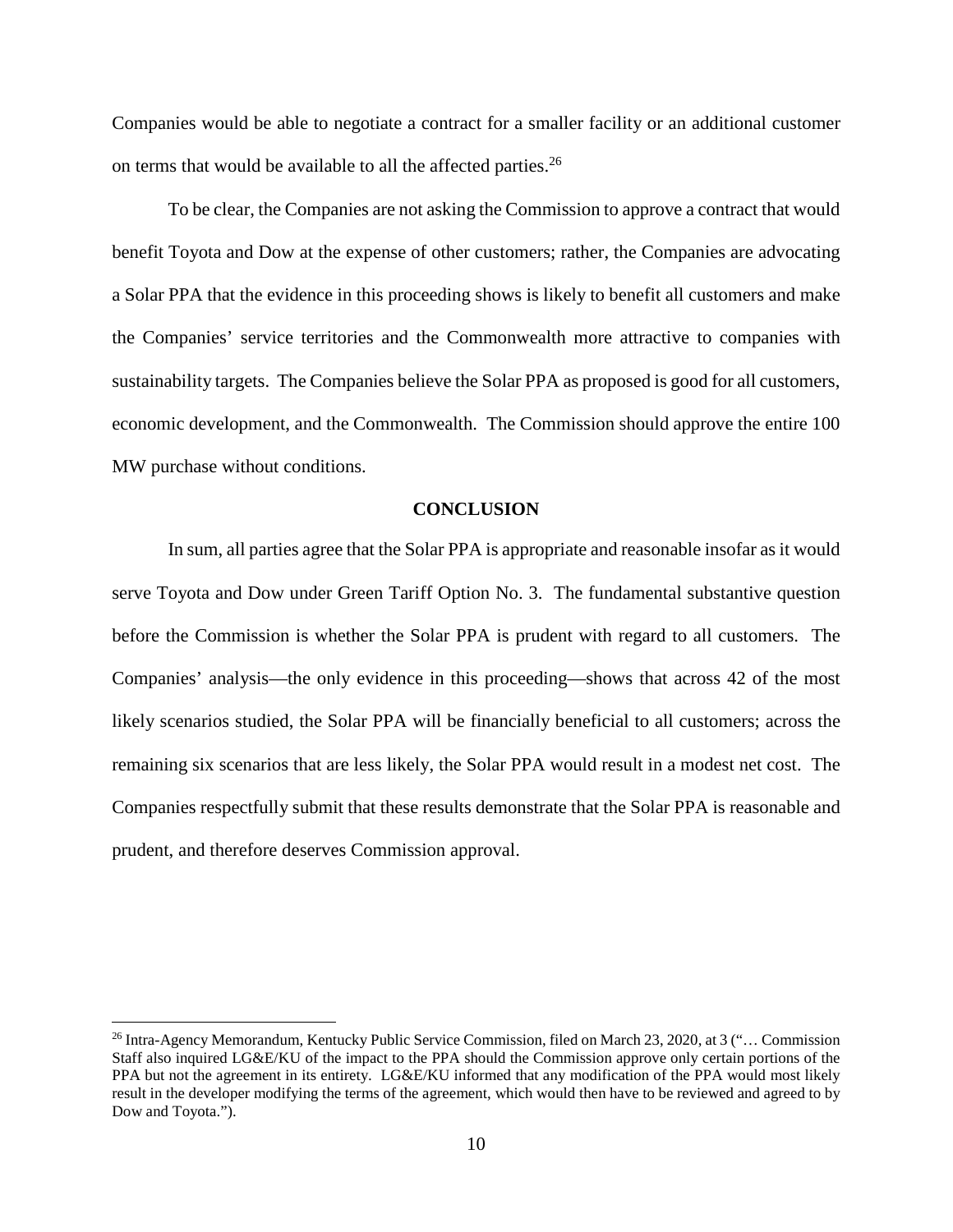Dated: April 22, 2020 Respectfully submitted,

Rier

Kendrick R. Riggs Stoll Keenon Ogden PLLC 500 West Jefferson Street, Suite 2000 Louisville, Kentucky 40202-2828 Telephone: (502) 333-6000 Fax: (502) 627-8722 kendrick.riggs@skofirm.com

Allyson K. Sturgeon Managing Senior Counsel Regulatory and Transactions LG&E and KU Services Company 220 West Main Street Louisville, Kentucky 40202 Telephone: (502) 627-2088 Fax: (502) 627-3367 allyson.sturgeon@lge-ku.com

*Counsel for Louisville Gas and Electric Company and Kentucky Utilities Company*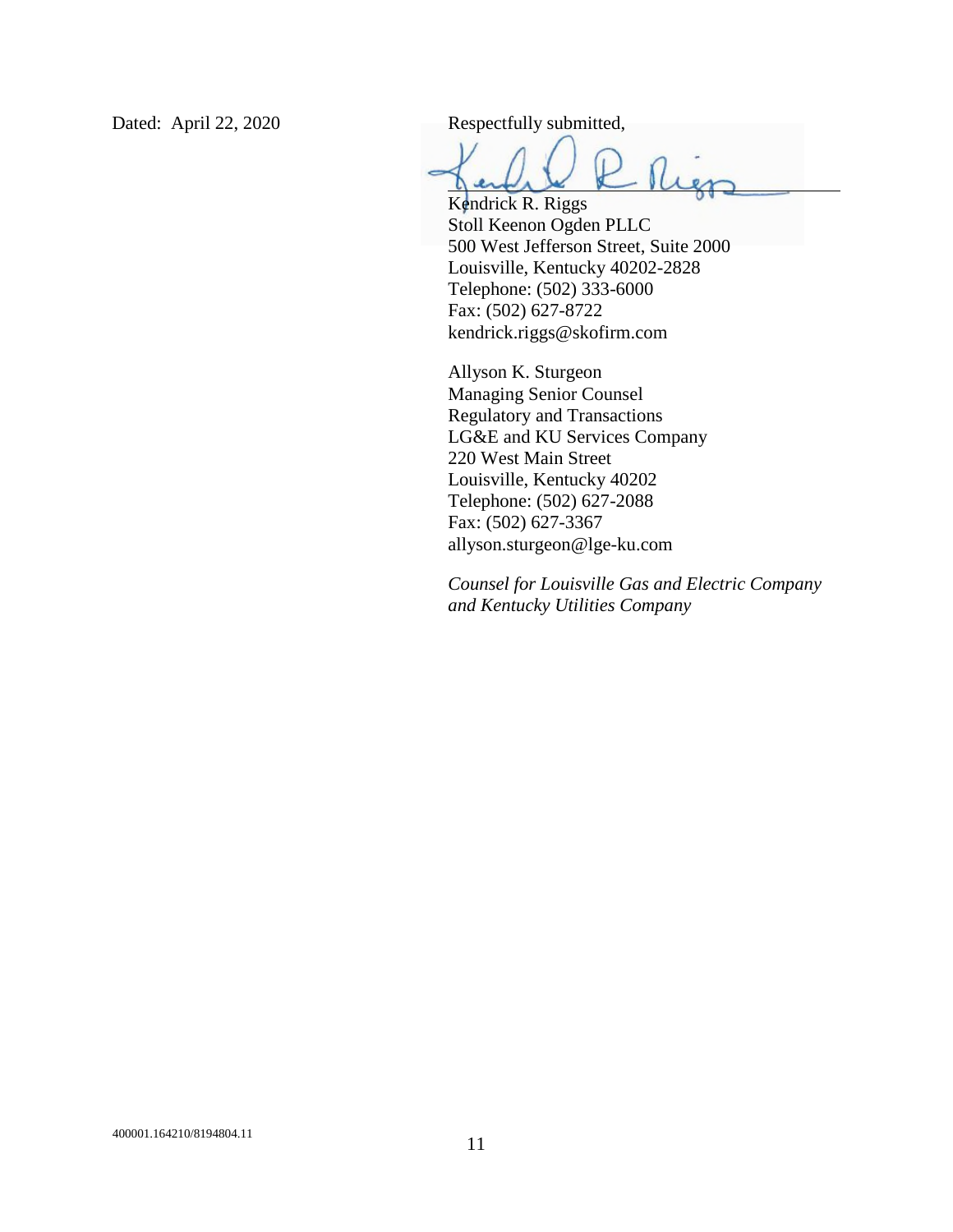#### **APPENDIX**

## **I. The Response Brief's Criticisms of the Companies' Including Carbon Pricing Scenarios in their Analysis of the Solar PPA Are Contrary to the Commission Staff's Recommendations in Recent Integrated Resource Plan Cases.**

The Response Brief criticizes the Companies' analysis for considering possible future greenhouse gas emission costs: "A carbon tax is a non-existent hypothetical and the Commission should therefore either not consider it, or give it little weight when determining whether potential ratepayer benefits exceed known costs."<sup>27</sup> Notably, the Companies' analysis shows that carbon pricing is not the primary driver of whether the Solar PPA is likely to be a net benefit or cost; having a carbon cost of some kind makes the Solar PPA more beneficial, but having zero carbon cost alone does not make the Solar PPA a net cost.<sup>28</sup> Moreover, the Companies have included carbon-pricing scenarios in their analyses, and particularly in their Integrated Resource Planning analyses, for years now—and have done so in accordance with the Commission Staff's recommendations.<sup>29</sup> Therefore, there is no reason for the Commission to discount the Companies' analysis of the Solar PPA because it includes zero-carbon-pricing and carbon-pricing scenarios; indeed, including those scenarios shows the robustness of the analysis.

#### **II. KU Does Not Have Obligations under Recent Virginia Renewable Energy Mandates.**

The Response Brief states regarding renewable energy mandates in Virginia, "Additionally, the Companies' explanation of whether RECs will in fact reduce ratepayer costs for the 25 MW segment lacks sufficient details, including whether they will have to utilize RECs in

<sup>27</sup> Response Brief at 6.

<sup>28</sup> *See* 2019 Resource Assessment at 23-24.

<sup>29</sup> *See, e.g.,* Case No, 2008-00148, PSC Staff Report on LG&E and KU's Integrated Resource Plan at 14 ("LG&E/KU should continue to examine and report on the potential impact of increasing competition and future environmental requirements (specifically carbon capture and sequestration and other greenhouse gas mitigation requirements) and how these issues are incorporated into future load forecasts.").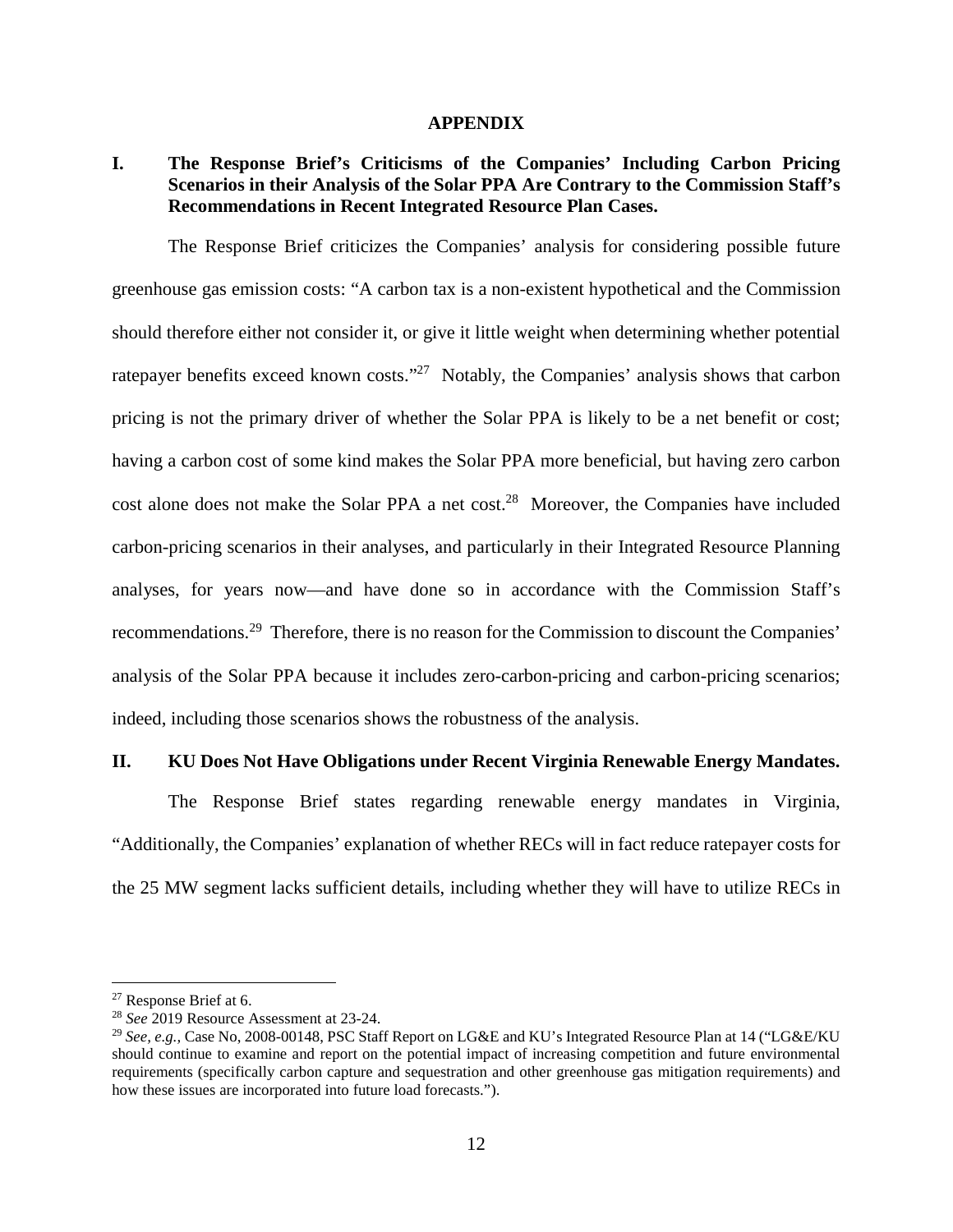Virginia to satisfy that state's new comprehensive renewable energy mandate."<sup>30</sup> In fact, the Companies addressed REC sales at length and in multiple places in the record, and the Response Brief fails to identify how this extensive evidence is lacking in detail in any way. Perhaps more importantly, KU's Virginia operations are exempt from the new renewable energy mandate to which the Response Brief refers.<sup>31</sup>

The Response Brief goes on to assert, "No explanation is given of the expected amount of monies the 25 MW might generate through RECs and what they could mean to the average customer."<sup>32</sup> In fact, the Companies addressed REC sales at length,<sup>33</sup> and what REC sales "could mean to the average customer" is irrelevant in isolation; the question is whether the cost of the solar energy *net* of REC revenues produces a lower or higher fuel cost than customers would have paid absent energy from the Solar PPA. That is a question the Companies have addressed with respect to residential customers, and the answer is that the outcomes for the average residential customer range from a benefit of  $\frac{1}{s}$  per year assuming a levelized REC price of  $\frac{s}{s}$  to a cost of  $\frac{1}{2}$  per year assuming no REC revenue at all.<sup>34</sup> As noted above, historical solar REC pricing and current forward markets indicate significantly higher pricing than \$2 per REC, making a zero REC revenue scenario unlikely.<sup>35</sup>

<sup>30</sup> Response Brief at 6.

<sup>&</sup>lt;sup>31</sup> The Virginia Clean Economy Act (Senate Bill 851 and its counterpart House Bill 1526) was signed into law by Virginia Governor Northam on April 11, 2020. The Virginia Clean Economy Act primarily modifies the Virginia Electric Utility Regulation Act ("VEURA") and mandates a timeline for conversion to renewable energy for Dominion Energy Virginia and American Electric Power. The Virginia Clean Economy Act with limited exceptions does not affect KU's exemption from VEURA contained in 56-580(G) and thus, only certain portions of the Act apply to KU. *See, e.g.*, Va. Code § 56-596.2 requiring all investor-owned utilities to develop a proposed program of energy conservation measures; Section 1 of Chapter 803 expanding the pilot programs for third party power purchase agreements to all investor-owned utilities; Va. Code § 56-594 changing net metering requirements.

 $32$  Response Brief at 6.

<sup>33</sup> *See, e.g.,* 2019 Resource Assessment at 19-21.

<sup>&</sup>lt;sup>34</sup> Companies' Response to AG 2-19.

<sup>&</sup>lt;sup>35</sup> 2019 Resource Assessment at 23.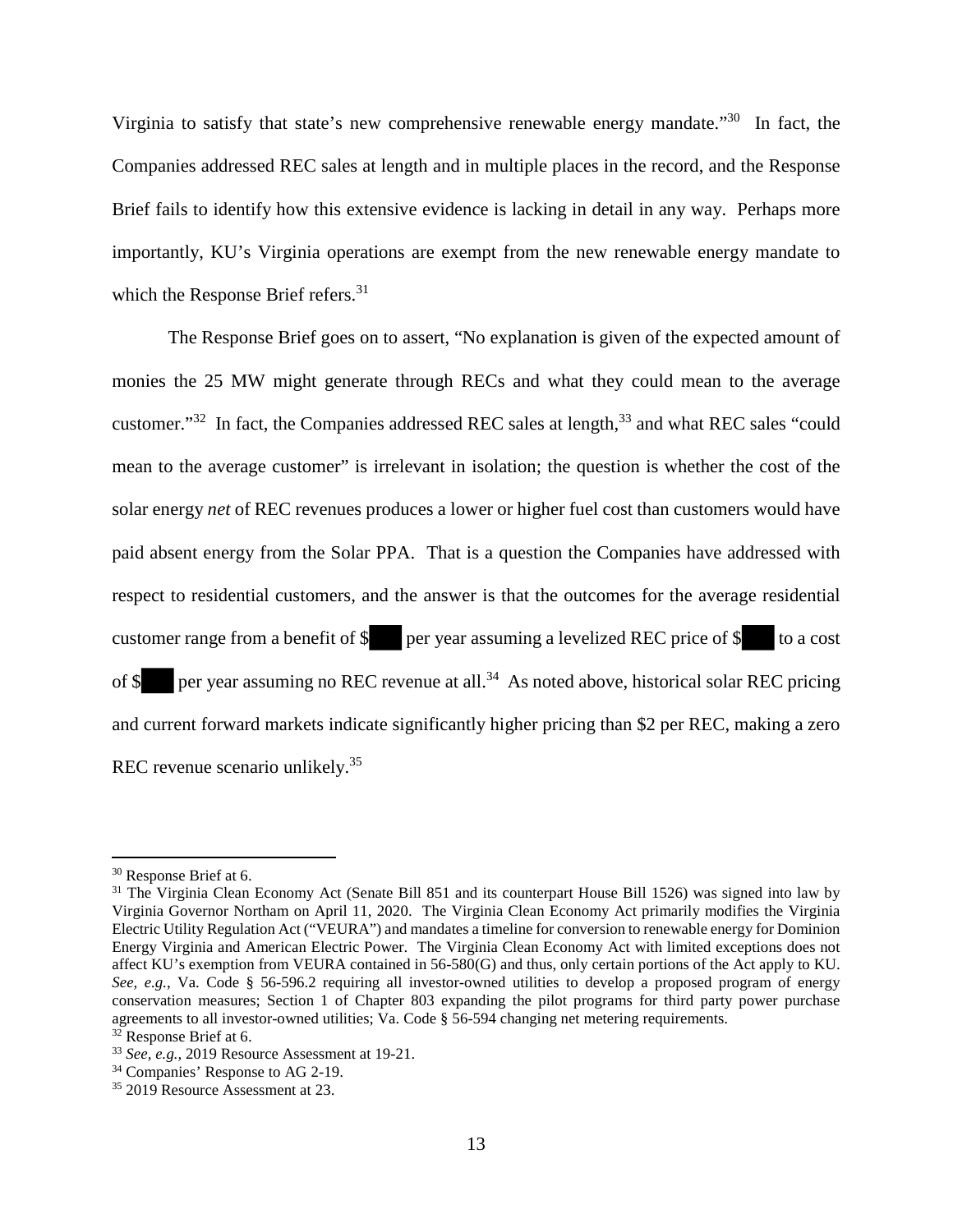## **III. The Companies' Solar PPA Analysis Does Not Contemplate Additional Off-System Sales, and Any Additional Off-System Sales Would Be Added Benefits of the Solar PPA.**

The Response Brief states, "Moreover, the Companies say that the power from the PPA is not likely to add additional off-systems sales."<sup>36</sup> Although the statement is true, the Companies' analysis does not depend on or assume additional off-system sales.<sup>37</sup> The benefit of the Solar PPA is that it (net of REC revenues) displaces higher-cost generation, not that it frees up additional energy to be used for off-system sales. Any additional off-system sales the Solar PPA enabled would be an added benefit of the Solar PPA.

## **IV. Insofar as the Solar PPA Would Serve All Customers, the Companies Have Proposed to Recover the Cost of the Solar PPA and Return Related REC-Sale Revenues through their FACs, Not Base Rates.**

The Response Brief misstates how the Companies propose to recover the cost of the Solar

PPA and return REC sale revenues to customers: "In fact, the Companies admit that the 25 MW segment will be recovered through base rates."<sup>38</sup> On the contrary, the Companies have clearly stated that Solar PPA energy costs and related REC sale revenues will flow through their Fuel Adjustment Clauses, not base rates.<sup>39</sup> For this reason, it is unclear why the Response Brief states, "Even though fuel costs for the proposed 25 MW segment will obviously be zero, it is just as obvious that potential savings to the Fuel Adjustment Clause (FAC) charges are subject to the harsh, unpredictable variability of solar availability."<sup>40</sup> This is incorrect as applied to the Companies and their customers; the "fuel cost" to the Companies of the Solar PPA will not be

<sup>36</sup> Response Brief at 6.

<sup>&</sup>lt;sup>37</sup> Sinclair Testimony at 19.

<sup>38</sup> Response Brief at 7.

 $39$  Conroy Testimony at 9 ("The energy purchased under the Solar Power Contract will be treated as a purchase power expense that is recovered through the Companies' fuel adjustment clauses.").

<sup>40</sup> Response Brief at 7.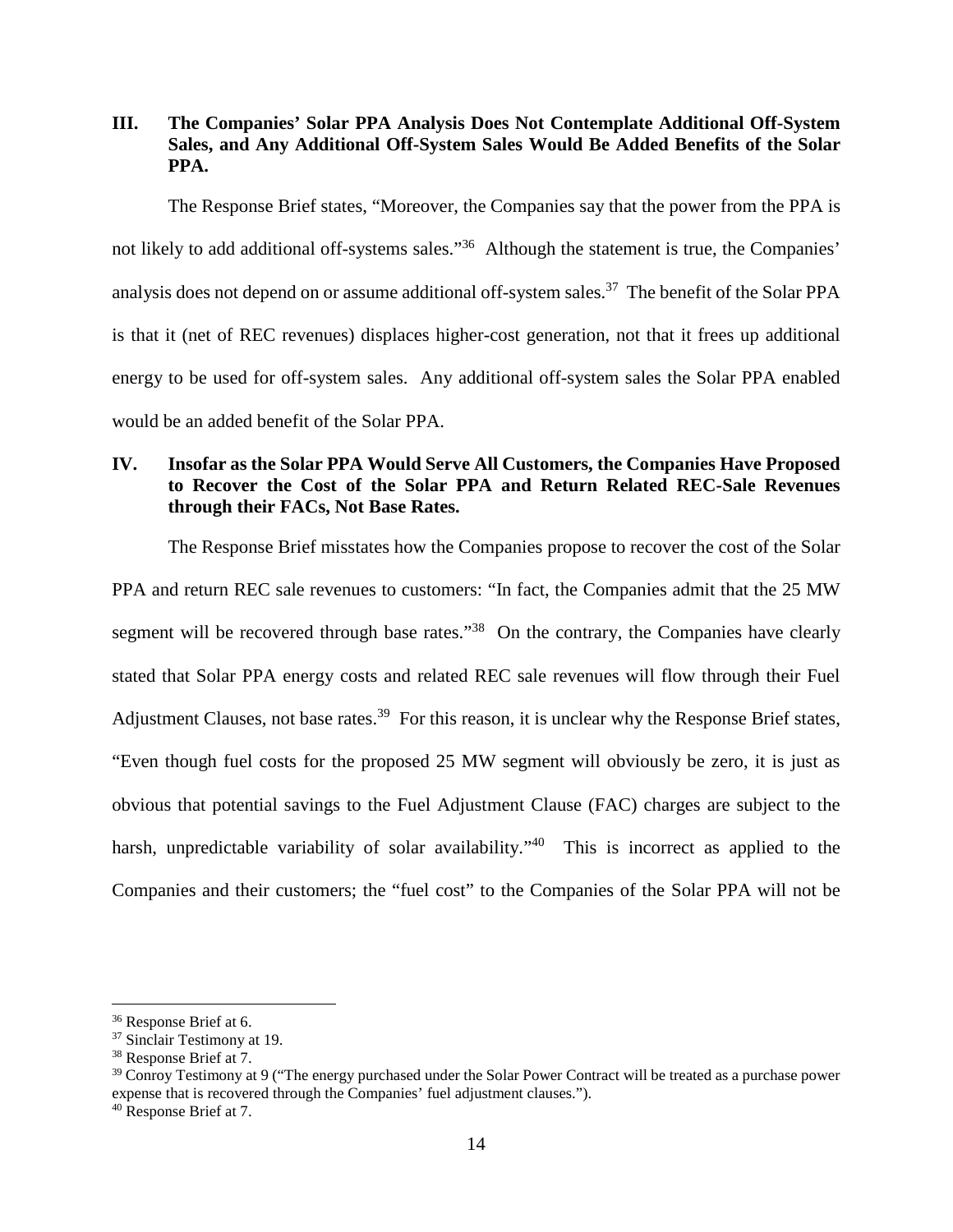zero, but rather the fixed price per MWh stated in the Solar PPA, which will then be flowed through to customers—along with REC sale revenues—through the Companies' Fuel Adjustment Clauses.

## **V. The Response Brief Mischaracterizes the Companies' Testimony Regarding the Companies' Willingness to "Increase Renewable Generation at a Modest Incremental**   $Cost<sup>7</sup>$

The Response Brief mischaracterizes the Companies' testimony and its proposal when it asserts, "LG&E/KU admit they are not shying away from opportunities to increase renewable generation at a modest incremental cost."<sup>41</sup> The cited portion of the Companies' testimony states, "The Companies issued the Renewable RFP to systematically assess the cost of acquiring renewable energy delivered to its transmission system in order to either reduce customers' energy costs or increase renewable generation at a modest incremental cost ...."<sup>42</sup> The same testimony went on to state, "The Companies are always seeking ways to lower their cost of providing energy to their customers, regardless of generating technology. So long as renewable generation permits the Companies to lower their energy costs, they will seek to add more renewable generation."<sup>43</sup> After the Companies conducted their renewable request for proposals and subsequent negotiations, they arrived at the proposed Solar PPA, which the Companies' analysis shows is likely to produce net benefits for customers in total across the 20-year PPA term in most and the most likely scenarios studied.<sup>44</sup> To be clear, the Companies are not proposing or advocating that the Commission approve the PPA on the expectation that it will be a net "modest incremental cost" to all customers; to the contrary, the Companies' analysis shows it is likely to be an incremental benefit.

<sup>41</sup> Response Brief at 7.

<sup>42</sup> Sinclair Testimony at 5.

<sup>43</sup> *Id.* at 11-12.

<sup>44</sup> *See* 2019 Resource Assessment at 23-24.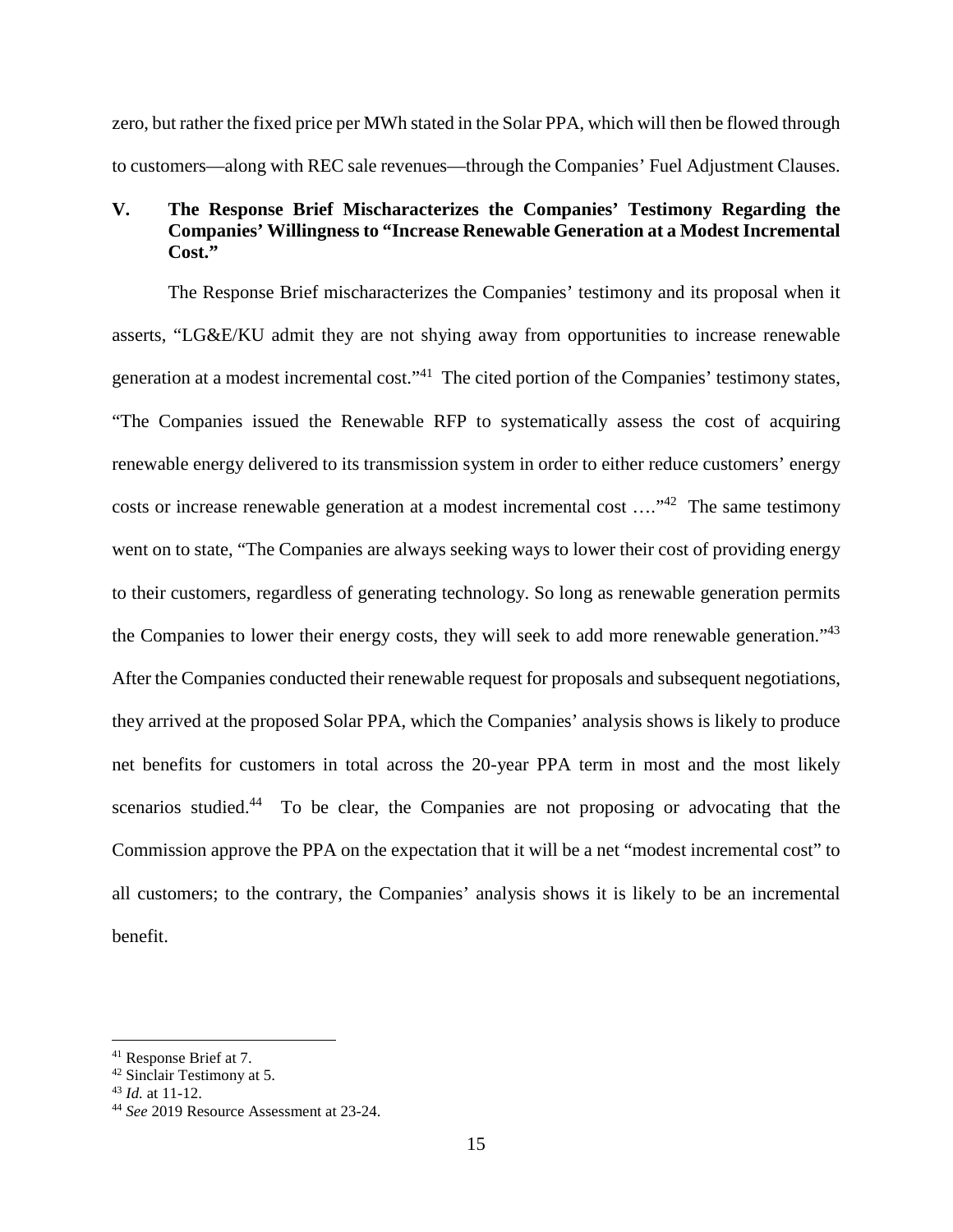The Companies have addressed the Response Brief's assertions about uncertainty and guaranties generally above, but the Companies would be remiss not to address directly this assertion, "The uncertainties are simply too numerous and the Companies are seeking to force the ratepayers to take a financial gamble on 25 MW of unnecessary solar power based upon their own economic analysis, a gamble the Companies are not asking their shareholders to take."<sup>45</sup> There are two points to address. First, the Response Brief attempts to make the Solar PPA appear to be a greater risk or inherently subject to greater uncertainties than any other fuel contract or generation analysis. That simply is not the case. The *sole* additional uncertainty is whether REC prices are zero or \$2 for the entire 20-year term of the PPA, which seems unlikely given historical and forward solar REC prices are well above \$2.<sup>46</sup> Otherwise, all the same variables and considerations are essentially the same as those the Companies would seek to consider when conducting other robust supply-side analyses.

Second, the Companies are proposing a carefully analyzed PPA, not an unconsidered "gamble." The Companies have devoted significant time and effort to study a proposal, negotiate a contract, and present what they believe is likely to be a net benefit to customers, *something that is of no direct benefit to the Companies' shareholders at all*. And if the new standard for approving PPAs or any other proposal is that the proposing utility must guarantee that customers will benefit in every possible future state of the world, the cost of utility service will necessarily increase because it will strongly disincentivize seeking new cost-saving opportunities and would effectively require utilities to write insurance policies against every new proposal. Moreover, such a guarantee

<sup>&</sup>lt;sup>45</sup> Response Brief at 7.

<sup>46</sup> 2019 Resource Assessment at 23.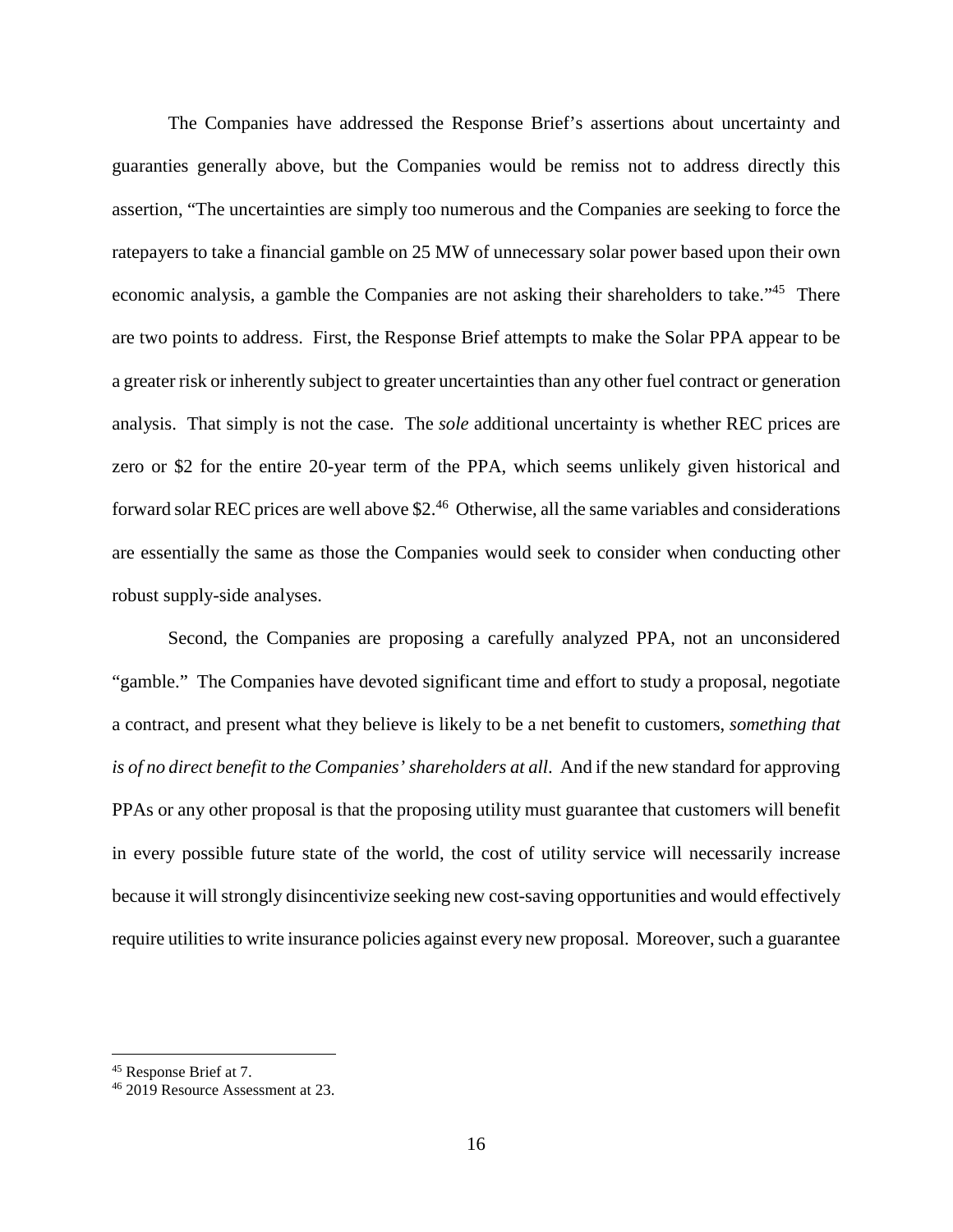standard would be inconsistent with the approach the Commission has used to approve PPAs in the past. $47$ 

## **VI. Far from Being an Unnecessary "Luxury," the Proposed Solar PPA Is Likely to Reduce Customers' Costs in Totality over the 20-Year PPA Term, thus Satisfying the KRS 278.020(1) Criteria of Necessity and Avoiding Wasteful Duplication.**

The Response Brief calls the Solar PPA a "luxury" that is unnecessary and wastefully duplicative because the Companies "already possess adequate supply side resources to meet existing native load and that the entire 100 MW of solar is unnecessary to meet a need for reliability or capacity."<sup>48</sup> The Companies have not asserted that the Solar PPA is prudent or necessary because they lack adequate generating capacity; rather, it is likely to reduce customers' energy costs (net of REC sales) in totality over the 20-year PPA term. As the Companies discussed at length in their first brief, the KRS 278.020(1) criteria of necessity and avoidance of wasteful duplication do not require that the lights will go out if the proposal is not approved.<sup>49</sup> Instead, least-cost principles apply to the analysis. For example, in a case involving a biomass purchase power agreement, the Court of Appeals held that the Commission was "required to consider … **the reasonableness of the costs in comparison with other alternatives**."<sup>50</sup> The Commission itself has stated that "'least cost' is one of the fundamental principles utilized when setting rates

<sup>47</sup> *See Verified Application of Louisville Gas and Electric Company and Kentucky Utilities Company for a Declaratory Order and Approval Pursuant to KRS 278.300 for a Capacity Purchase and Tolling Agreement*, Case No. 2014-00321; *Verified Application of Louisville Gas and Electric Company for an Order Pursuant to KRS 278.300 and for Approval of Long-Term Purchase Contract*, Case No. 2011-00099; *Verified Application of Kentucky Utilities Company for an Order Pursuant to KRS 278.300 and for Approval of Long-Term Purchase Contract*, Case No. 2011-00100; *Application of Louisville Gas and Electric Company for an Order Pursuant to KRS 278.300 and for Approval of Long-Term Purchase Contract*, Case No. 2004-00396.

<sup>48</sup> Response Brief at 8.

<sup>49</sup> Companies' Brief at 13-18.

<sup>50</sup> *Kentucky Industrial Utility Customers, Inc. v. Kentucky Public Service Commission*, 504 S.W.3d 695, 709 (Ky. App. 2016)(emphasis added).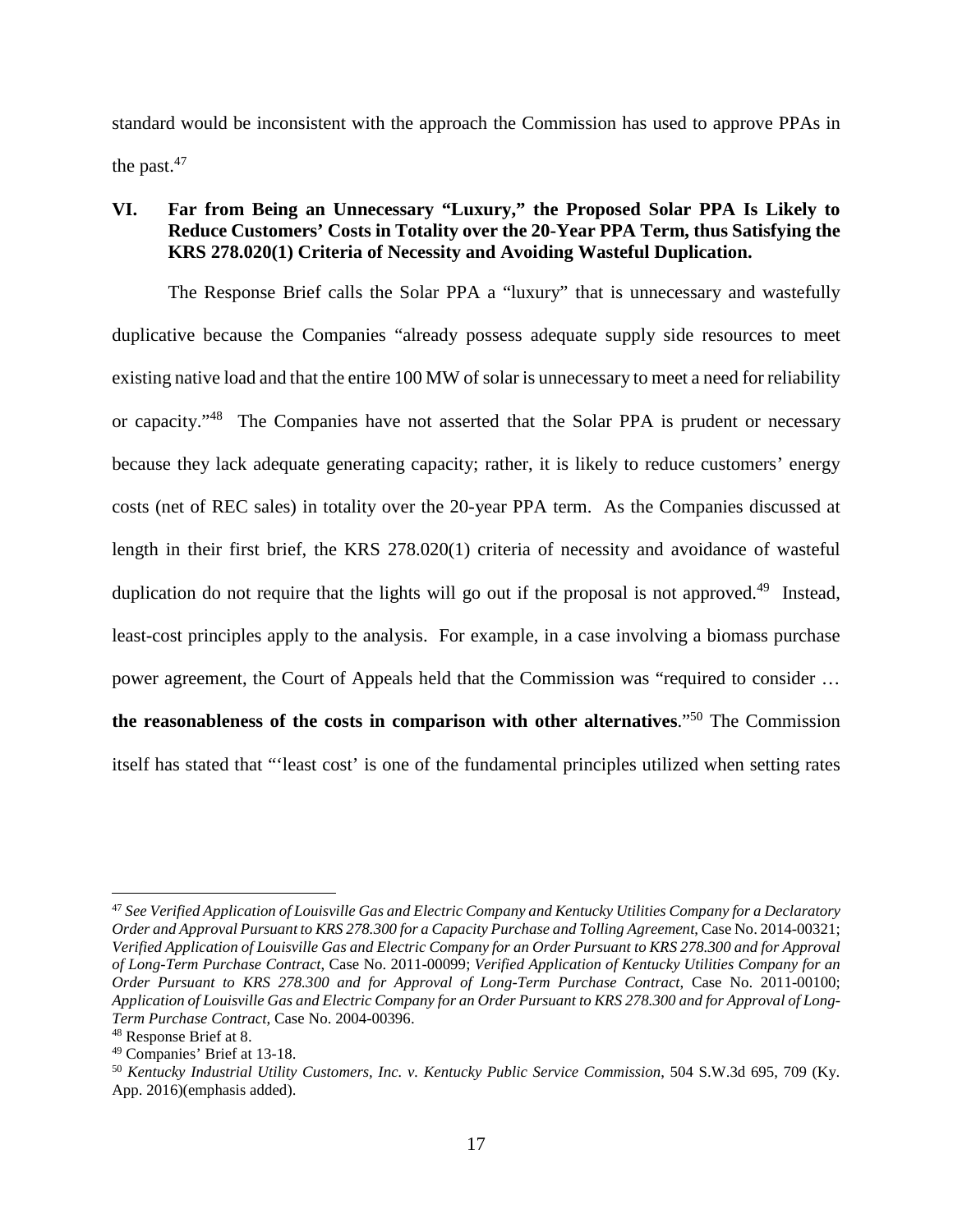that are fair, just, and reasonable,"<sup>51</sup> and that the principle of least cost is "embedded in KRS 278.020(1)."<sup>52</sup> And the Commission has previously declared: "All jurisdictional electric utilities should be intent on delivering electricity at the lowest possible cost."<sup>53</sup> Therefore, the Solar PPA is neither a "luxury" nor unnecessary or wastefully duplicative; instead, it is entirely consistent with the Companies' obligation to provide lowest-reasonable-cost service to its customers, and the Commission should approve it on those grounds.

<sup>51</sup> *Application of Kentucky Power Company for Approval of Renewable Energy Purchase Agreement for Wind Energy Resources between Kentucky Power Company and FPL Illinois Wind, LLC*, Case No. 2009-00545, Order at 5 (Ky. PSC June 28, 2010).

<sup>52</sup> *Id*.

<sup>53</sup> *Consideration and Determination of the Appropriateness of Implementing a Ratemaking Standard Pertaining to the Purchase of Long-Term Wholesale Power by Electric Utilities*, Adm. Case No. 350, Order at 5 (Ky. PSC Oct. 25, 1993).